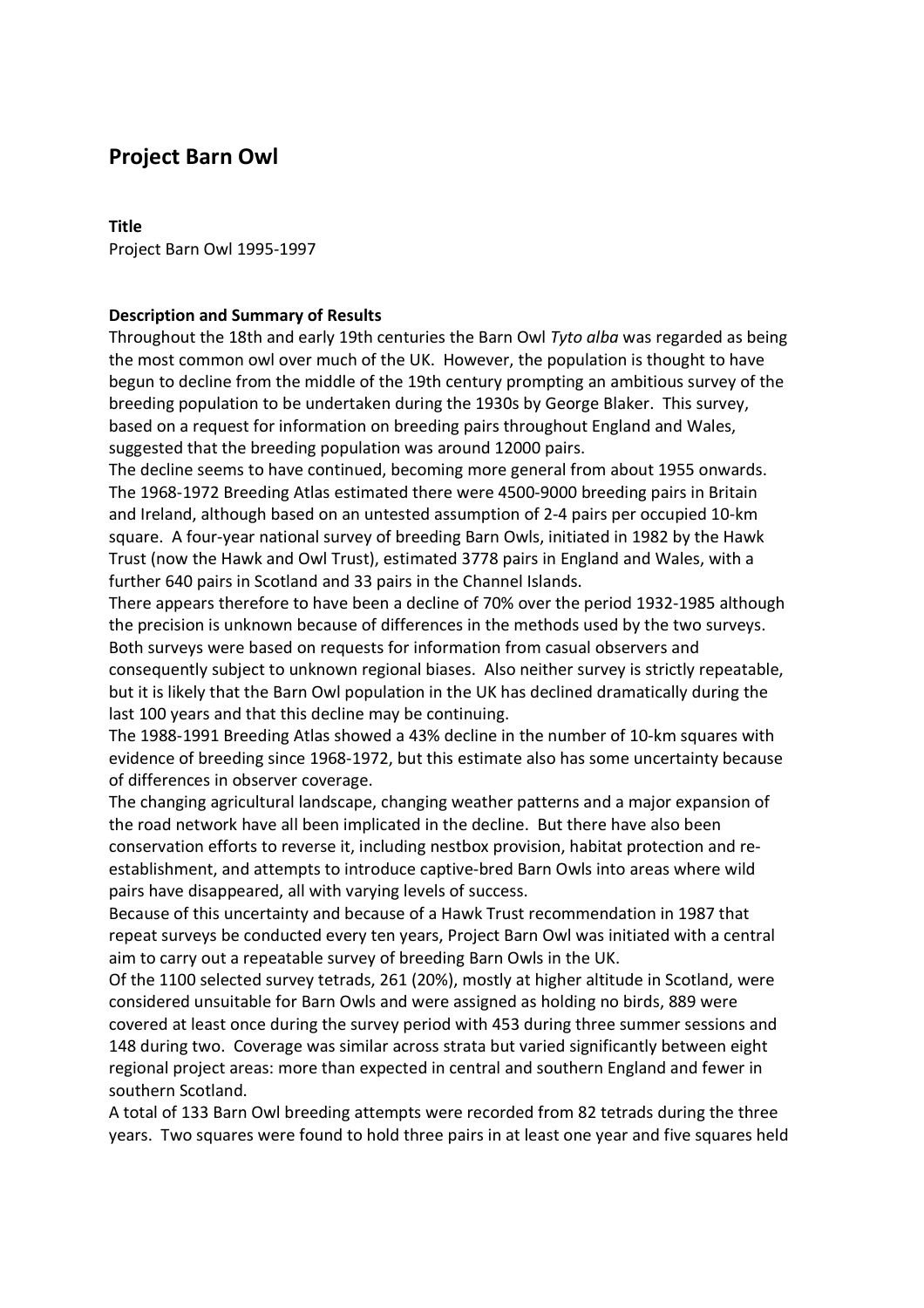two pairs. Of the 133, 105 were in England, 16 in Scotland and 12 in Wales. No breeding pairs were recorded within survey squares in Northern Ireland or the Channel Islands. Total estimates were produced for each year separately: 2830 breeding pairs in 1995 (95% confidence intervals: 1952-3761), 3967 in 1996 (95% CI: 2785-5252) and 3951 in 1997 (95% CI: 2769-5214).The 1995 figure was low probably due to poor coverage during the early stages of the project within a number of regions known to be important for Barn Owls (eg parts of SW England). A reanalysis taking account of this poor coverage in some regions of high Barn Owl density suggests that 3480 pairs would be more accurate for 1995. Both temporal and spatial differences in the national estimates were apparent, supporting anecdotal observations from local fieldworkers. Barn Owl populations in the south and east of England apparently had a good breeding season in 1996 but a poor one in 1997, with the reverse in Scotland and northern England. This is consistent with the survey findings. Regional density estimates showed the relative importance of SW England, southern England and East Anglia. However, there was much local variation within regions. For example, much of southern Scotland is unsuitable for Barn Owls, so the density in occupied squares is likely to be much higher than suggested by the regional means.

## **Methods of Data Capture**

The Barn Owl is acknowledged to be a difficult species to survey accurately, mainly because it is thinly distributed over a wide area, is largely nocturnal, is not particularly vocal, does not defend a clearly defined territory, and nests in tree cavities or buildings to which access may be difficult. During the breeding season too only the area immediate to the nest-site appears to be actively defended and many nesting pairs go unnoticed, even by people living close by. This means that locating breeding pairs is difficult without intensive fieldwork. After a series of trials (see Notes on Survey Design) tetrads were sampled. Fieldwork was carried out over three years, 1995 to 1997, to allow for the known short-term fluctuations in productivity (in turn largely due to fluctuations in small mammal numbers), and fieldworkers were asked to visit their tetrads twice in the first and third years of the survey period and once during the second year.

On a first visit (November to January and termed 'winter fieldwork') fieldworkers were asked to record all potential nest-sites within their tetrads, ie those sites potentially suitable for use by breeding Barn Owls, including farm buildings, tree cavities, bale stacks, cliff sites and nestboxes. The timing was set to facilitate the location of tree cavities, when leaves were absent, and to reduce the risk of disturbing breeding Tawny Owls *Strix aluco*. The locations of potential sites were recorded on 1:25000 maps to enable relocation during the summer to determine occupancy.

On a second visit (termed 'summer fieldwork'), between mid-June and the end of August, fieldworkers were asked to determine the occupancy of all the potential nest-sites they had located during the winter.

Observers were asked to minimize disturbance to breeding birds, and potential nest-sites were only searched (with the appropriate licence as the species is on Schedule 1 of the Wildlife and Countryside Act 1981) if no evidence of breeding was apparent from a site watch. Site watches, tested during the pilot year, involved fieldworkers watching from a vantage point at dusk to establish whether adult birds were consistently bringing food to the site or young birds were making begging calls. Both were taken as confirmation of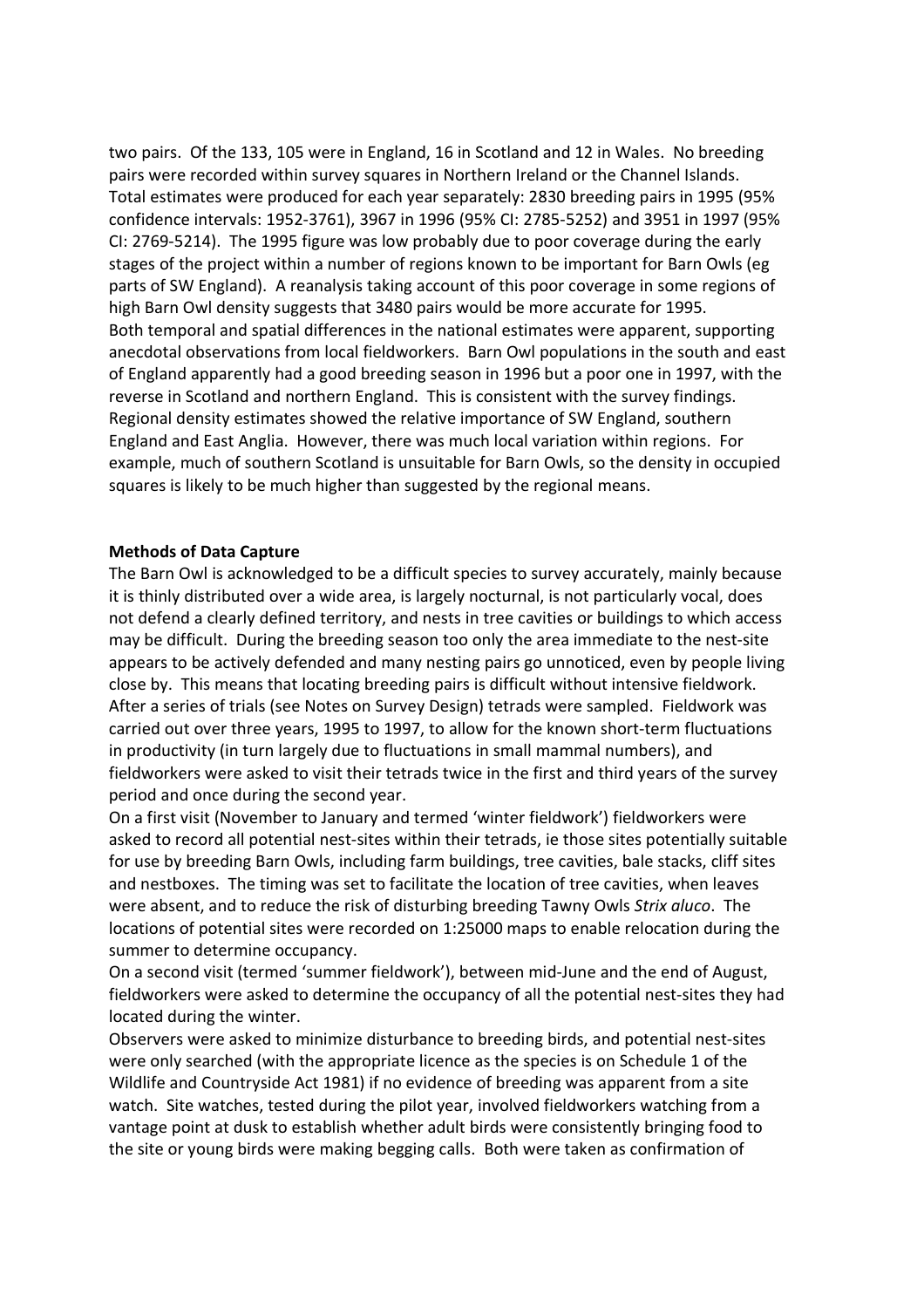breeding and no further searches were made at such sites. If breeding was not evident from a site watch then fieldworkers actively inspected the site, searching for specific evidence. Where there was any doubt about the data received, further clarification was sought.

Records (sites) were classified into four types: 1) Confirmed breeding: breeding proven to have taken place, eg the presence of eggs or young (seen or heard), or adults regularly seen taking food in; 2) Possible breeding: not established definitely, but available evidence suggested that it may have done so, eg birds seen taking food into a site on a single occasion, unsubstantiated second-hand report; 3) Roosting: a single bird or pair of birds found to be occupying a site within which no evidence of breeding could be found, typically single birds found at sites near to one with confirmed breeding -- males will roost close to the breeding site at various stages during the nesting period; 4) Breeding status unknown: including a handful of records where fieldworkers stated that breeding had taken place but were unable to provide any supporting evidence.

Validation of fieldwork was carried out by the Project Officer (PO) who made visits to ca 6% of the tetrads selected for survey, primarily to enable potential biases to be examined and quantified. During these visits the PO carried out intensive fieldwork (but without any prior knowledge of the area) to locate all potential nest-sites and to determine their occupancy. The purpose was to compare results between observers and to provide an estimate of the proportion of owls detected. This assumed (not unreasonable) that the PO would find every breeding pair of owls within the tetrad being validated. During the visit, all sites noted were classified as: a) Suitable -- considered by the PO to be suitable for breeding Barn Owls, ie site should definitely have been recorded by the fieldworker; b) Possible - the PO considered that breeding Barn Owls could have used the site, but it was not ideal, ie site should probably have been recorded by the fieldworker; or c) Unlikely -- the site was not considered by the PO to be suitable, but its presence may have been recorded by the fieldworker. These included cavities that appeared suitable from the ground, but which on closer inspection using a ladder, proved to be too small.

Classifying potential sites in this manner enabled the PO to identify whether fieldworkers were correctly recording sites of different types and to make improvements to the survey guidelines if required. Such comparisons were made on a tetrad-by-tetrad basis to determine which sites were being recorded by fieldworkers and which were being missed. In general such validation demonstrated that fieldworkers achieved a high degree of survey reliability.

#### **Purpose of Data Capture**

The central aim was to carry out a repeatable survey of breeding Barn Owls in the UK, producing a baseline that included a description of regional variations in population density.

#### **Geographic Coverage**

All of the UK. 1100 tetrads were selected randomly for survey although some were considered unsuitable and were not visited at all.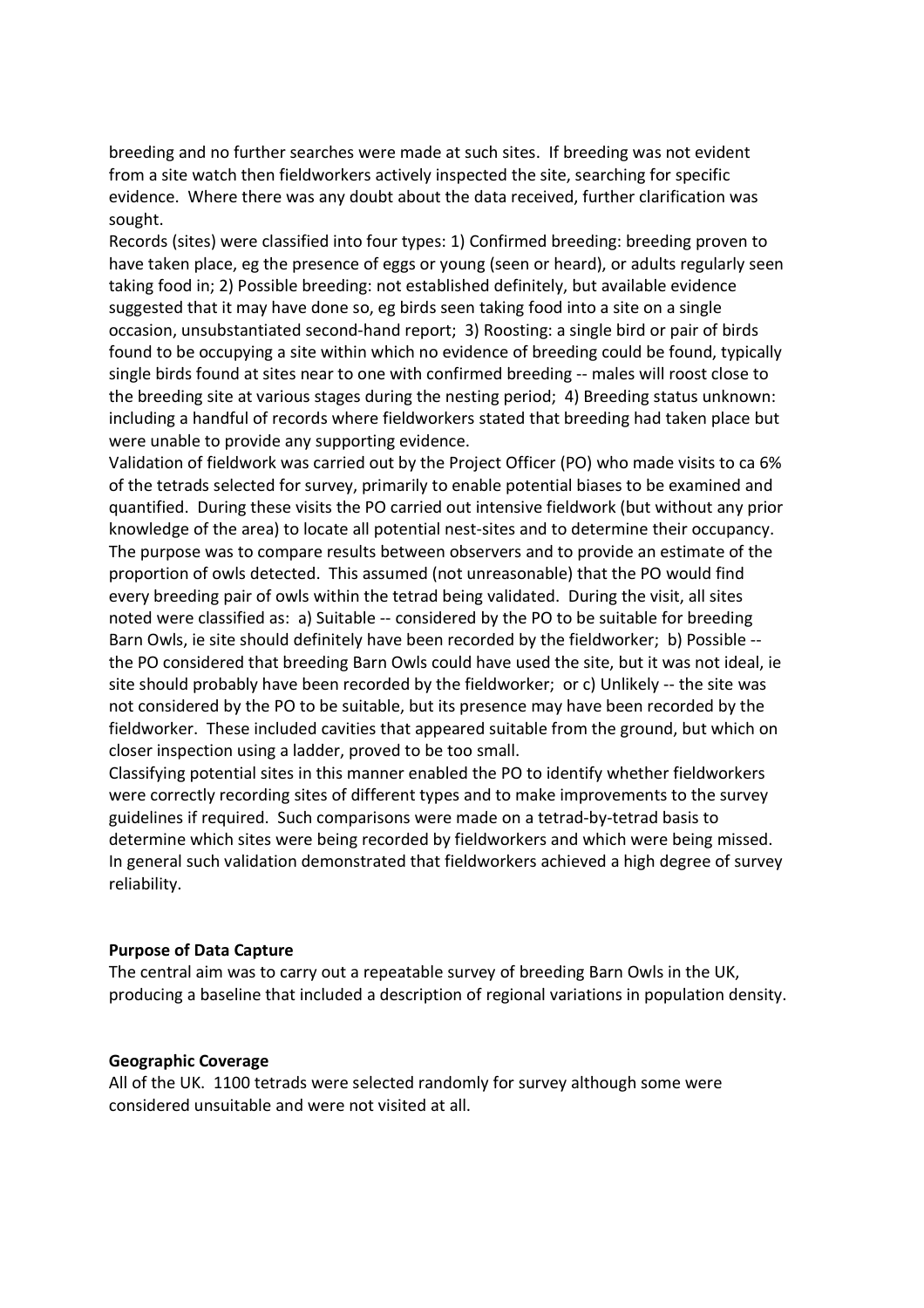#### **Temporal Coverage**

The breeding seasons of 1995-1997, with a Pilot Survey in 1994. Two visits (one in the previous winter and one in the mid to late summer) were requested in 1995 and 1997 but only the summer visit in 1996.

# **Other Interested parties**

The BTO ran the survey as a joint project with the Hawk & Owl Trust. The main funds for it came from Bayer AG, LIPHA SA, Sorex Ltd and Zeneca Agrochemicals.

## **Organiser(s)**

Mike Toms (Project Officer) and Humphrey Crick, with some help from Trudi Dockerty in the early stages.

## **Current Staff Contact**

archives@bto.org

## **Publications**

The main report of the survey is: Toms, M.P., Crick, H.Q.P. & Shawyer, C.R. 2001. The status of breeding Barn Owls *Tyto alba*  in the United Kingdom 1995-97. *Bird Study* 48: 23-37. The survey was noticed in *BTO News* numbers 190, 194, 207, 214 and 223.

#### **Available from NBN?**

No.

**Computer data -- location** BTO Windows network central area.

# **Computer data -- outline contents**

To be determined.

# **Computer data -- description of contents**

The files require further investigation to determine exactly which are the most important.

#### **Information held in BTO Archives**

2 archive boxes containing all the maps and data. All have been scanned.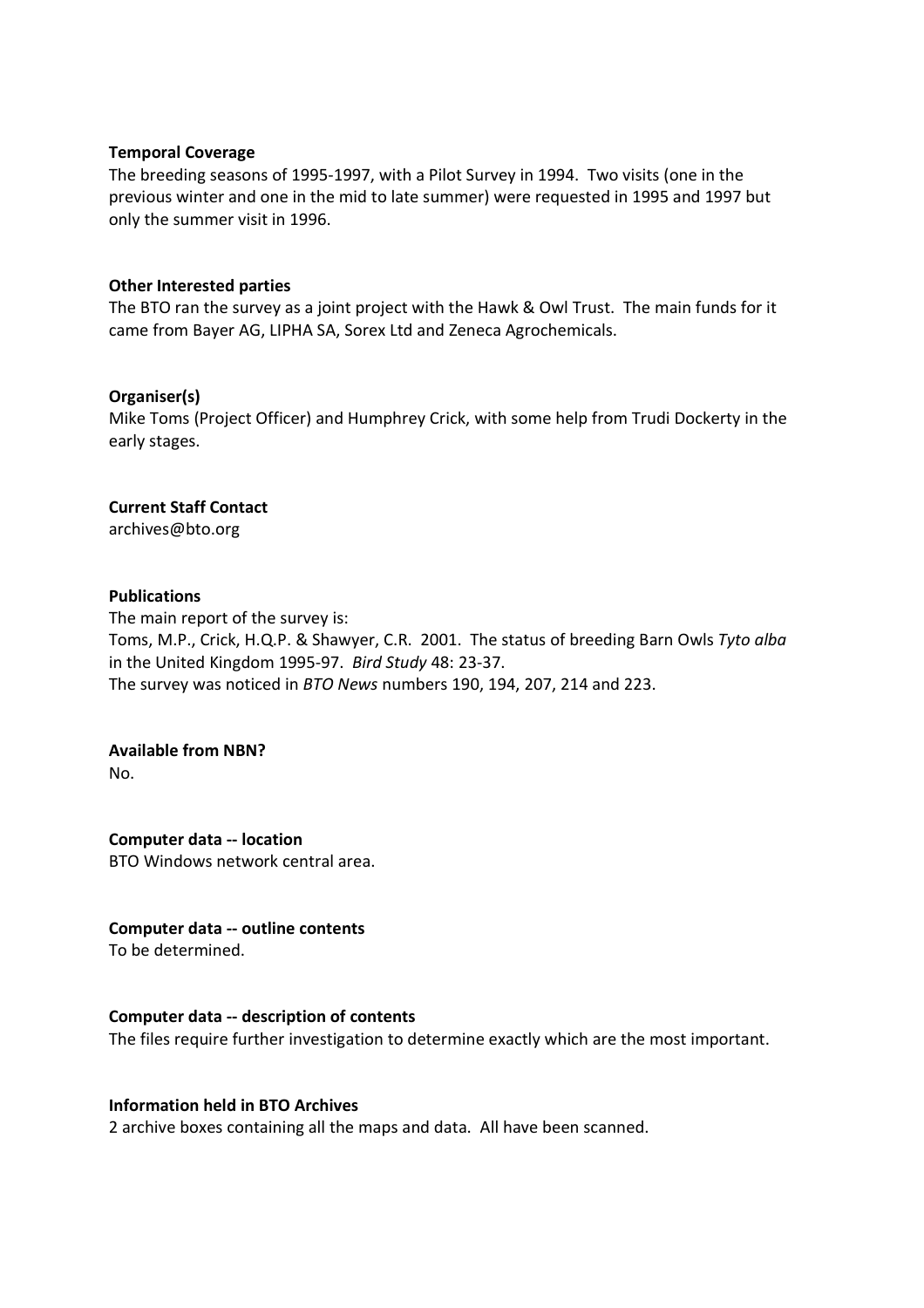**Notes on Access and Use**

#### **Other information needed**

#### **Notes on Survey Design**

The survey design involved a random sample of survey squares, stratified to increase efficiency and precision. A range of potential sampling strategies were evaluated using a combination of computer simulation and fieldwork trials in 1994. The latter investigated how the number, size and distribution of sample plots could best be manipulated to maximize survey efficiency and the precision of the final estimate. Simulations were also carried out using the 100-km square SE, mostly in Yorkshire, of the data gathered during the Hawk Trust's 1982-1985 national survey. This was considered to be representative of a moderately populated area, although ten of the 100 10-km squares were excluded because they represented areas that had been intensively studied during that survey and within which intensive nestbox studies were being carried out. Full details of the trials and the simulation process are reported by Crick *et al*. 1994 (*BTO Research Report* no. 163). The confidence intervals obtained using randomly selected 5-km squares, tetrads (2-km squares) and 1-km squares were similar, given the same total area covered, so the choice of an appropriate size of sample square was based purely on the practicalities of what could be surveyed by observers in the field. Further simulations demonstrated that grouping subsamples of 1-km squares or tetrads within random 10-km squares provided larger confidence intervals than those obtained by sampling 1-km squares or tetrads completely randomly without grouping them within 10-km squares.

Potential stratification methods were also trialled. These showed that a stratification based on Barn Owl data from the two BTO breeding atlases maximized sampling efficiency and precision through the application of three strata. The greatest survey effort would be directed to squares where Barn Owls had been found in both atlas surveys and the least effort to squares where they had not been found during either. The simulations showed that ca 1100 tetrads would be needed to achieve confidence intervals of 20-25% around the population estimate, a figure similar to those obtained for a range of other single-species surveys, but the confidence intervals from an estimate of change in numbers in future years would be substantially narrower than those for a one-off estimate of numbers, given that the same survey areas were used in both surveys.

Some of the 1100 survey tetrads chosen fell in areas that were totally unsuitable for Barn Owls: eg wholly urban areas, or at too high an altitude on open moorland. These were placed in a 'zero class' following liaison with local co-ordinators and/or one year's fieldwork, and were assumed to contain no breeding pairs for the purposes of population estimation. Specially prepared information sheets provided fieldworkers with the means to recognize and correctly record the various potential nest-sites. Such information was further supplemented by a series of regional training workshops aimed at providing field experience of different site types, and the successful application of the information sheets was evaluated by examining survey responses and data collected during the validation visits.